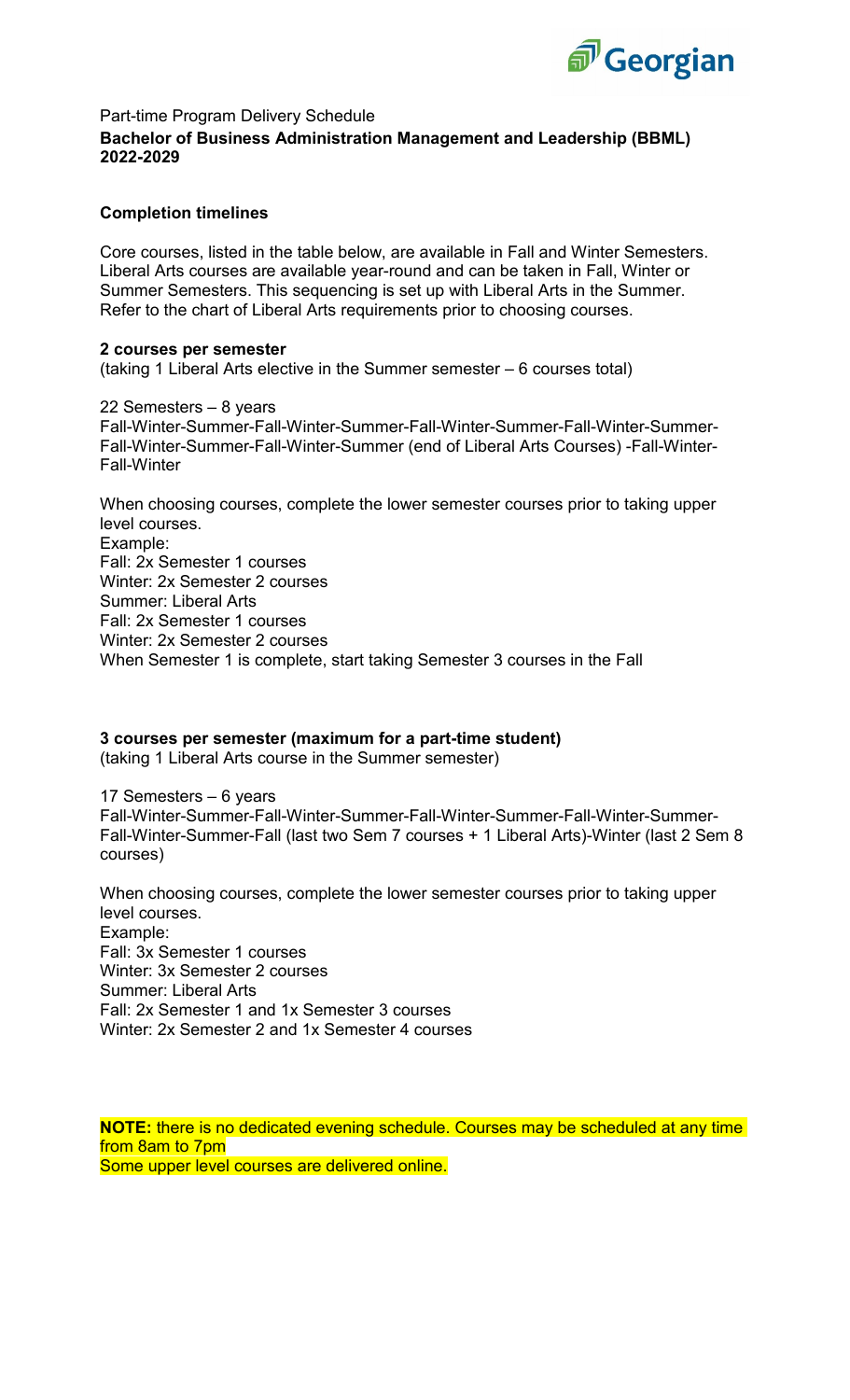

ī

| <b>Bachelor of Business Administration Management and Leadership (BBML)</b> |                                                                                                       |  |
|-----------------------------------------------------------------------------|-------------------------------------------------------------------------------------------------------|--|
| Fall courses: Semester 1 – choose these courses in the Fall                 |                                                                                                       |  |
| <b>MRKT1000</b>                                                             | Introduction to Marketing                                                                             |  |
| <b>ACTG1000</b>                                                             | Introduction to Accounting                                                                            |  |
| <b>MNGM1001</b>                                                             | <b>Management Principles</b>                                                                          |  |
| <b>MNGM1000</b>                                                             | Leadership Models and Theories                                                                        |  |
| <b>INTS1002</b>                                                             | <b>Multidisciplinary Research</b>                                                                     |  |
| Winter courses: Semester 2 - choose these courses in the Winter             |                                                                                                       |  |
| <b>ECNM1000</b>                                                             | Microeconomics                                                                                        |  |
| <b>BSNS1001</b>                                                             | <b>Business Law</b>                                                                                   |  |
| <b>BSNS1002</b>                                                             | The Internet Economy                                                                                  |  |
| <b>MNGM2001</b>                                                             | <b>Project Management</b>                                                                             |  |
| <b>INTS1007</b>                                                             | <b>Modes of Communication</b>                                                                         |  |
|                                                                             | <b>Fall courses: Semester 3</b>                                                                       |  |
| <b>ECNM1001</b>                                                             | <b>Macroeconomics</b>                                                                                 |  |
| <b>BSNS2004</b>                                                             | Organizational Behaviour                                                                              |  |
| <b>BSNS2005</b>                                                             | <b>International Business</b>                                                                         |  |
|                                                                             | Business Option - choose from course scheduled                                                        |  |
|                                                                             | <b>Winter courses: Semester 4</b>                                                                     |  |
| <b>ACTG2002</b>                                                             | Management Acct (pre-requisite: ACTG1000)                                                             |  |
| <b>BSNS2001</b>                                                             | <b>Ethics for Business</b>                                                                            |  |
| <b>MATS2000</b>                                                             | <b>Business Mathematics</b>                                                                           |  |
|                                                                             | Business Option - choose from course list offered                                                     |  |
| <b>Fall courses: Semester 5</b>                                             |                                                                                                       |  |
| <b>FINC3003</b>                                                             | Corporate Finance (pre-requisite: MATS2000)                                                           |  |
| <b>STAS3000</b>                                                             | <b>Introduction to Statistical Analysis</b>                                                           |  |
| <b>MNGM4001</b>                                                             | <b>Inspiring People for Exceptional Performance</b><br>(pre-requisites: MNGM1000, INTS1002, BSNS2004) |  |
|                                                                             | Business Option - choose from course list offered                                                     |  |
|                                                                             | <b>Winter courses: Semester 6</b>                                                                     |  |
| <b>BSNS3000</b>                                                             | Entrepreneurship and the Business Plan (pre-requisites: ACTG1000 and MRKT1000)                        |  |
| <b>HRMG4000</b>                                                             | Human Resource Management                                                                             |  |
| <b>MNGM4002</b>                                                             | Operations Management (pre-requisite: MATS2000)                                                       |  |
|                                                                             | Business Option - choose from course scheduled                                                        |  |
|                                                                             | <b>Fall courses: Semester 7</b>                                                                       |  |
| <b>MNGM4000</b>                                                             | Strategic Management (Pre-requisite: MNGM1001)                                                        |  |
| <b>MNGM4007</b>                                                             | Current Topics in Leadership (Pre-requisites: INTS1002, MNGM1000, BSNS2004,<br><b>MNGM4001</b>        |  |
| <b>MNGM4006</b>                                                             | <b>Management Information Systems</b>                                                                 |  |
|                                                                             | Business Option - choose from course list offered                                                     |  |
| <b>Winter courses: Semester 8</b>                                           |                                                                                                       |  |
| <b>BSNS4006</b>                                                             | Dispute Resolution for Leaders (pre-requisites: BSNS2004, MNGM1000)                                   |  |
| <b>MNGM4004</b>                                                             | Governance & Leadership (Pre-requisites: BSNS2004, MNGM1000)                                          |  |
| <b>BSNS4007</b>                                                             | Change Leadership (Pre-requisites: BSNS2004, MNGM1000, MNGM1001)                                      |  |
|                                                                             | Business Option - choose from course scheduled                                                        |  |
| <b>MNGM4005</b>                                                             | Management & Leadership Project<br>(Pre-requisites: INTS1002, MNGM1000, MNGM1001, MNGM2001)           |  |

 $\mathsf{r}$ 

*\*\*\*\* Note – courses schedule subject to change \*\*\*\**